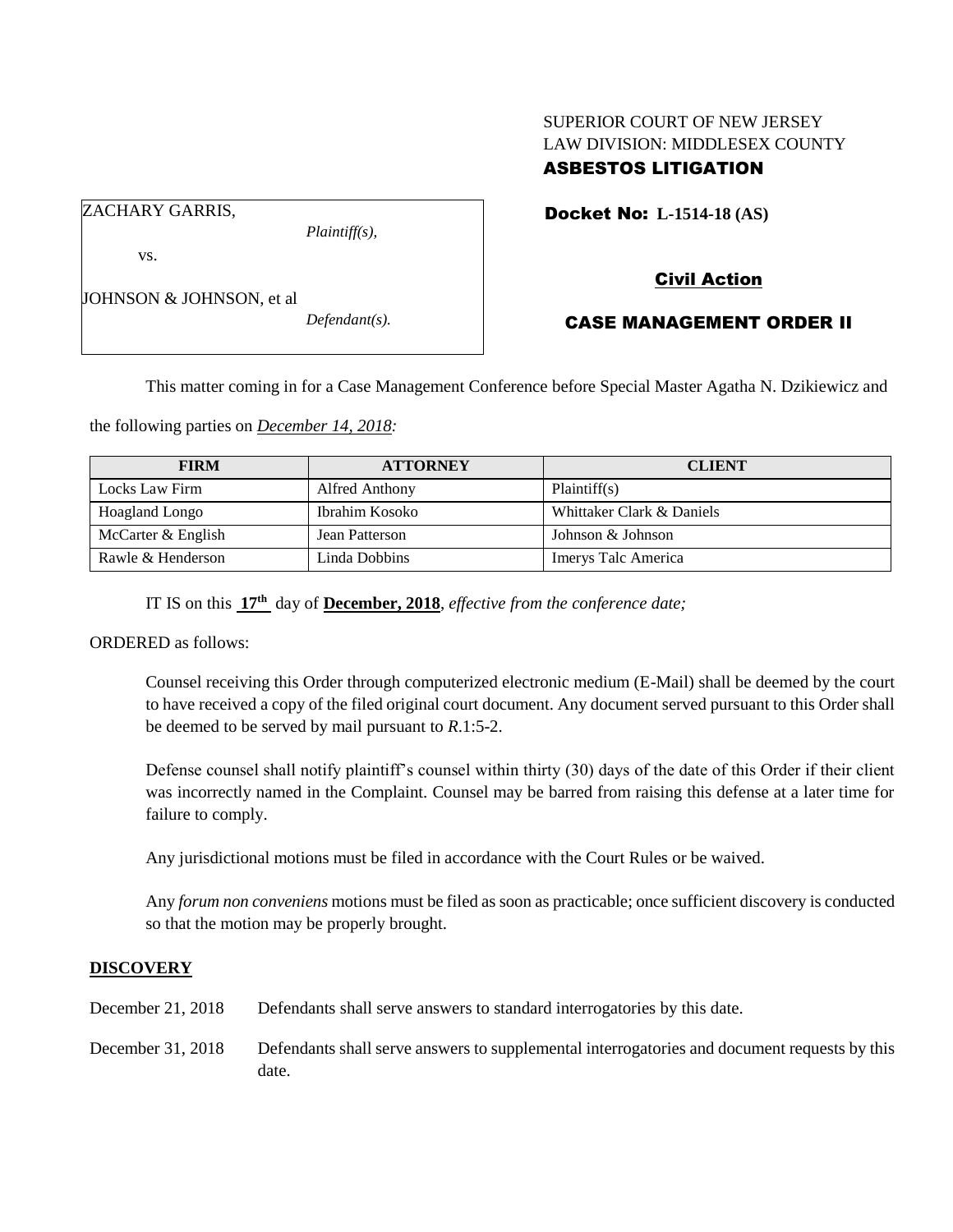| December 31, 2018 | Plaintiff shall serve answers to supplemental interrogatories and document requests by this<br>date.                                                                                                        |
|-------------------|-------------------------------------------------------------------------------------------------------------------------------------------------------------------------------------------------------------|
| February 28, 2019 | Fact discovery, including depositions, shall be completed by this date. Plaintiff's counsel shall<br>contact the Special Master within one week of this deadline if all fact discovery is not<br>completed. |
| February 28, 2019 | Depositions of corporate representatives shall be completed by this date.                                                                                                                                   |

## **EARLY SETTLEMENT**

April 12, 2019 Settlement demands shall be served on all counsel and the Special Master by this date.

## **MEDICAL EXPERT REPORT**

| March 29, 2019 | Plaintiff shall serve medical expert reports by this date.                                                                                                                                         |
|----------------|----------------------------------------------------------------------------------------------------------------------------------------------------------------------------------------------------|
| March 29 2019  | Upon request by defense counsel, plaintiff is to arrange for the transfer of pathology specimens<br>and x-rays, if any, by this date.                                                              |
| June 28, 2019  | Defendants shall identify its medical experts and serve medical reports, if any, by this date. In<br>addition, defendants shall notify plaintiff's counsel (as well as all counsel of record) of a |

joinder in an expert medical defense by this date.

# **LIABILITY EXPERT REPORTS**

- March 29, 2019 Plaintiff shall identify its liability experts and serve liability expert reports by this date or waive any opportunity to rely on liability expert testimony.
- June 28, 2019 Defendants shall identify its liability experts and serve liability expert reports, if any, by this date or waive any opportunity to rely on liability expert testimony.

### **SUMMARY JUDGMENT MOTION PRACTICE**

- April 12, 2019 Plaintiff's counsel shall advise, in writing, of intent not to oppose motions by this date.
- April 26, 2019 Summary judgment motions shall be filed no later than this date.
- May 24, 2019 Last return date for summary judgment motions.

### **ECONOMIST EXPERT REPORTS**

- March 29, 2019 Plaintiff shall identify its expert economists and serve expert economist report(s), if any, by this date or waive any opportunity to rely on economic expert testimony.
- June 28, 2019 Defendants shall identify its expert economists and serve expert economist report(s), if any, by this date or waive any opportunity to rely on economic expert testimony.

 $\_$  ,  $\_$  ,  $\_$  ,  $\_$  ,  $\_$  ,  $\_$  ,  $\_$  ,  $\_$  ,  $\_$  ,  $\_$  ,  $\_$  ,  $\_$  ,  $\_$  ,  $\_$  ,  $\_$  ,  $\_$  ,  $\_$  ,  $\_$  ,  $\_$  ,  $\_$  ,  $\_$  ,  $\_$  ,  $\_$  ,  $\_$  ,  $\_$  ,  $\_$  ,  $\_$  ,  $\_$  ,  $\_$  ,  $\_$  ,  $\_$  ,  $\_$  ,  $\_$  ,  $\_$  ,  $\_$  ,  $\_$  ,  $\_$  ,